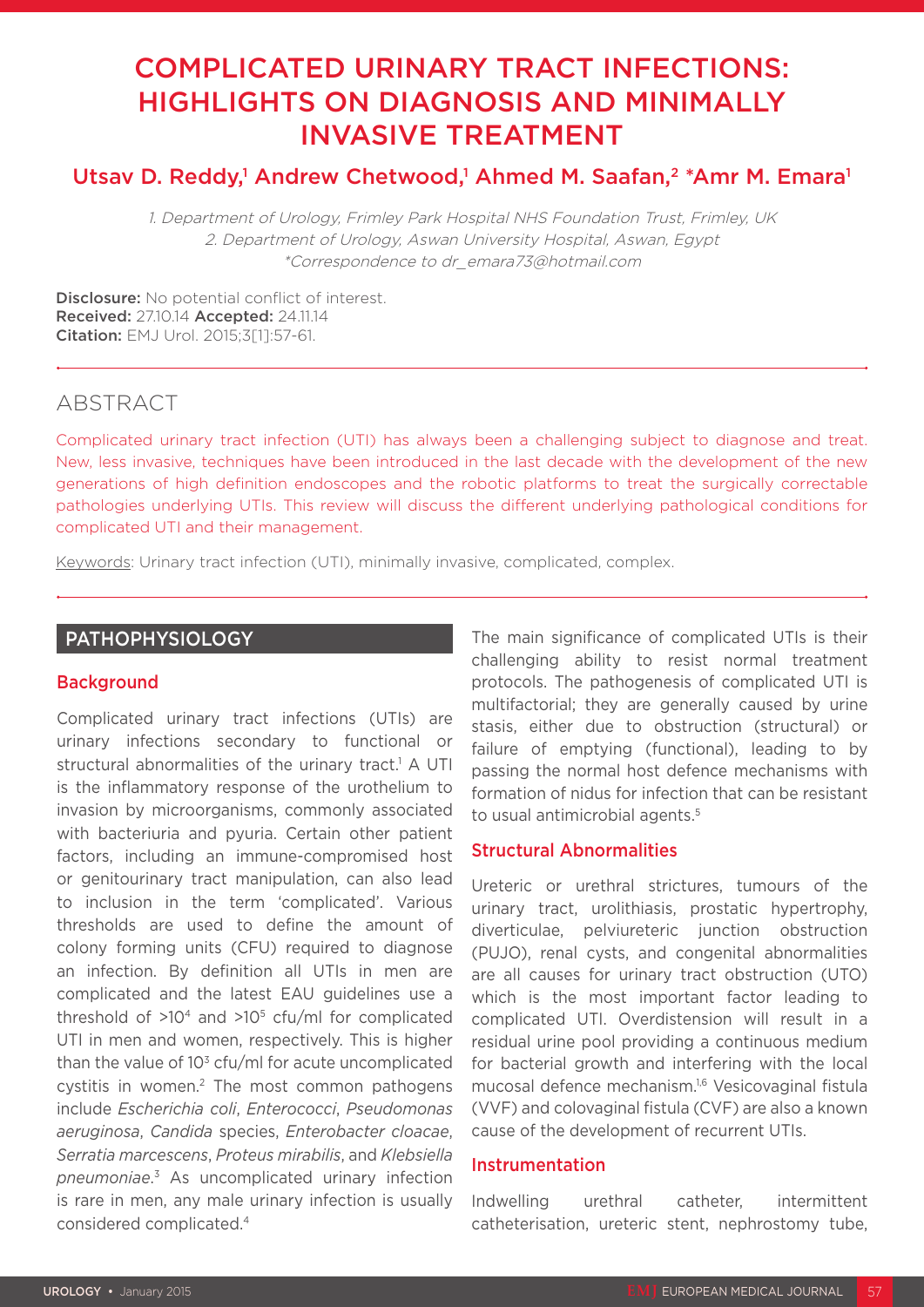and urological procedures can all allow easy access of pathogens into the urinary tract, which can lead to formation of biofilms and subsequently provide a nidus, making it difficult to eradicate infections with antimicrobial agents.<sup>1,5</sup>

#### Impaired Voiding

Neurogenic bladder, spinal cord injuries, cystocoeles, vesicoureteral reflux, and ileal conduit are all factors that can lead to incomplete drainage of urine and therefore impair normal flushing of bacteria from the urinary tract, with imbalance in one of the major host defence mechanisms contributing to complicated UTI.7

#### Metabolic Abnormalities

Nephrocalcinosis, medullary sponge kidney, renal failure, and diabetes mellitus can mainly affect the host mechanisms leading to severe forms of complicated UTIs including intrarenal and perirenal abscess, emphysematous pyelonephritis (EPN) and papillary necrosis, and xanthogranulomatous pyelonephritis.8

#### Immunocompromised

Those who have had a renal transplant and patients with acquired immune deficiency syndrome have significantly impaired host defence mechanisms making it difficult and sometimes impossible to achieve an effective response to the antimicrobial agents. In complicated UTIs, less virulent uropathogens, that rarely cause disease in a normal urinary tract, can cause significant damage to the urinary tract; associations between Group B streptococcal bacteraemia, *Candida*, and *Enterococci* were identified in some studies with complicated UTIs in vulnerable patients.9,10

#### DIAGNOSIS

This diagnosis of a complex UTI is based on three main features: the clinical picture, microbiological tests, and radiological investigations. Physicians should always consider atypical microbiology and the potential for UTO, which may require prompt drainage in this patient group.

#### Clinical Picture

The most common clinical presentations of UTI include acute cystitis, pyelonephritis, and less commonly acute prostatitis, but patients with abnormal urinary tracts can present more atypically. A carefully taken history is an essential diagnostic tool, with particular attention to the symptoms of frequency, dysuria, haematuria, suprapubic, and/ or loin pain. Focussed questioning on preceding urological complaints/surgery, any indwelling catheters/stents, history of neurological disease, and diabetes/immunosuppression are vital. It has been suggested that the acute onset of dysuria and frequency without any vaginal symptoms can have a positive predictive value as high as 90%.<sup>11</sup> Clinical examination is crucial to reveal features which can alert the physician to underlying urological disease, but also to enable the recognition of the acutely unwell patient who may be suffering from urosepsis, which can be clinically evident as severe infection of the urinary tract and/or the male genital tract (e.g. prostate); features consistent with systemic inflammatory response syndrome, such as fever, tachycardia, tachypnoea, and respiratory alkalosis, which were earlier considered mandatory for the diagnosis of sepsis, are now considered to be the alerting symptoms. It may be associated with multiple organ dysfunction, hypoperfusion, or hypotension.12 If this diagnosis is made, prompt resuscitation and treatment is mandatory.

#### Laboratory Tests

Basic laboratory tests may reveal elevated inflammatory markers and renal function should be recorded. The urine dipstick is a simple and cheap bedside test and is very useful in confirming a diagnosis of UTI. The sample should be collected as a 'clean-catch' midstream specimen with appropriate cleaning of the glans in men, although recent reports have suggested no difference in rates of contamination between cleaned and uncleaned groups.<sup>13</sup> The presence of nitrates and leukocytes in the urine are strongly suggestive of infection. Most Gram-negative bacteria (the most common infective agent) convert nitrates to nitrite and this forms a pink colour in azo-dye when it comes into contact with the aromatic amine reagent of the dipstick. The specificity of this test has been reported to be as high as 100% although the sensitivity is less.<sup>14</sup> Leukocyte esterase is produced from neutrophils within infected urine and this also results in a colour change on the dipstick. Combining both increases the specificity but may reduce the sensitivity.

Urine should be sent for Gram stain, culture, and sensitivity. Microbiology can help provide crucial information including the identity of the infective organism and providing antibiotic sensitivities. If clinical evidence of sepsis is identified, blood culture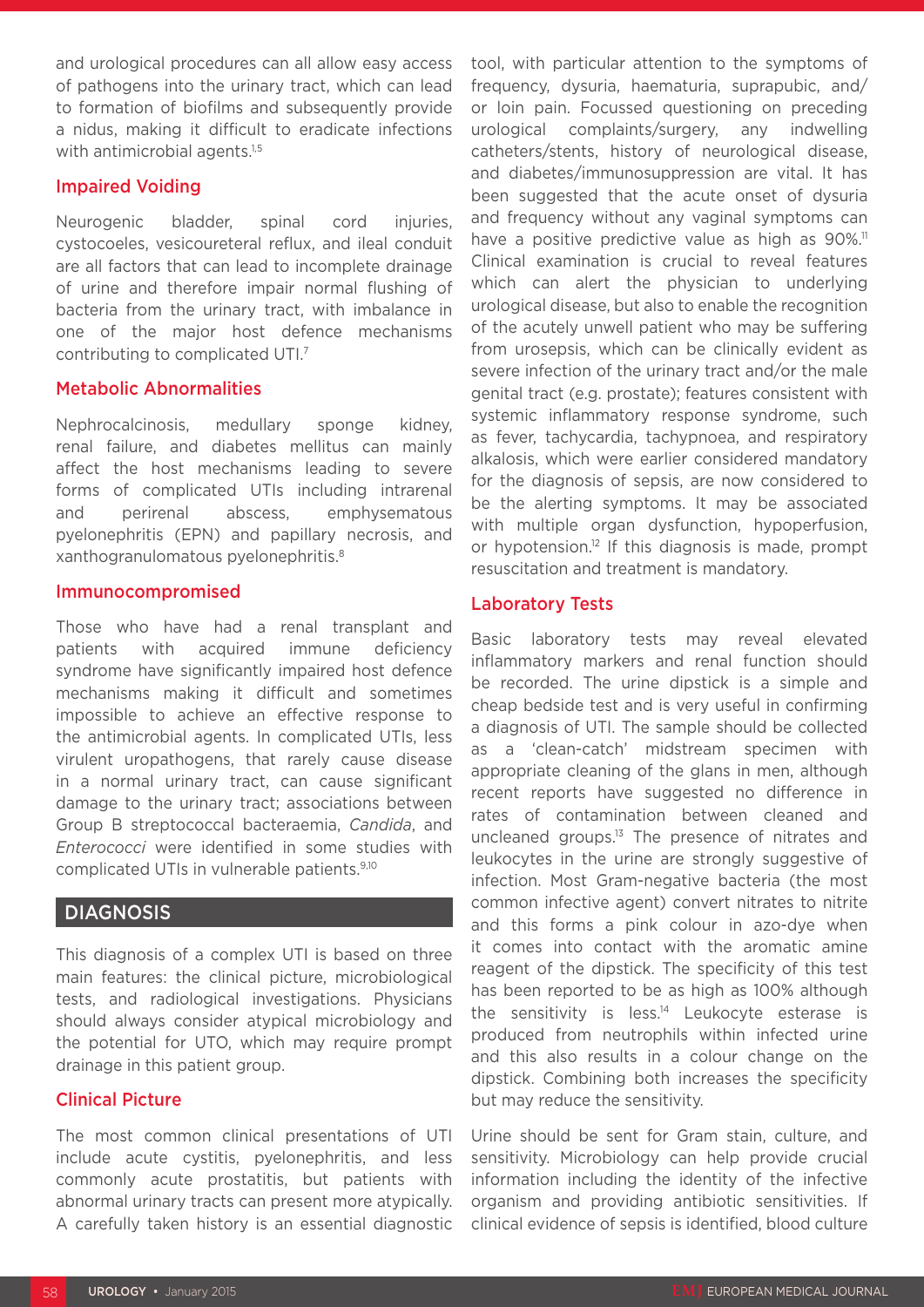and inflammatory markers including C-reactive protein and leukocyte count should be included in the initial investigations.<sup>12</sup>

### Radiological Tests

In the context of a complicated UTI, imaging is used to alert the urologist to a structural problem which requires intervention. This can include serious conditions such as an infected and obstructed system, renal/perirenal abscess, EPN, and also prostatic abscess formation. Patients who show prompt clinical improvement with antibiotic treatment may not require acute imaging. However, in patients who do not improve, or if there is diagnostic uncertainty, then urgent imaging is indicated. A plain radiograph may enable visualisation of a renal/ureteric stone or intrarenal gas. Ultrasound provides a good assessment of the renal parenchyma with identification of hydronephrosis, perinephric collections, and renal abscess.15 Computerised tomography (CT) scanning can be performed either with or without intravenous contrast. If there is a diagnostic concern, a non-contrast CT of the kidneys, ureters, and bladder is a highly effective technique to confirm/ rule out ureteric colic with low dose techniques reducing the radiation exposure.16 Contrast CT enables accurate identification of acute pyelonephritis, renal abscess, infected renal cysts, and EPN.17 In the acute setting magnetic resonance imaging can be utilised in the presence of an allergy to iodinated contrast media used in CT and in pregnancy (after the first trimester) or if prostatic abscess is clinically suspected.17 In the paediatric population, voiding cystourethrography can be helpful in demonstrating ureteric reflux. However it is an invasive test with significant radiation exposure and it is debate as to the predictive value of reflux in causing renal scarring.18

# MANAGEMENT

After the initial diagnosis and antimicrobial or conservative treatment of the underlying cause of the complicated UTI, historically the next step has been an open procedure in many cases. With the introduction of new endourological techniques in the last 50 years, and the more recent introduction of laparoscopy and subsequently the robot, patient outcomes have greatly improved. It is important to remember that there are many functional causes of complicated UTIs, which is where the multidisciplinary team approach can be very useful. With the expertise

of the specialist nurses, neurologists, and endocrinologists, and the development of novel clean intermittent self-catheterisation catheters, to reduce rates of bacterial colonisation, many patients can now be managed in the long term with minimal significant problems.

The introduction of flexible ureteroscopy in the 1960s fundamentally changed the way in which urologists managed upper tract calculi. Rigid and flexible ureterorenoscopy can both increase intra renal pelvic pressure and subsequent backflow, both intrarenal and pyelolymphatic. Together with potential extravasation, this can result in postoperative sepsis. A porcine model has also shown irreversible damage to the renal parenchyma due to these raised pressures.<sup>19</sup> There are different methods of breaking up ureteric and renal calculi with a laser fibre. For softer calculi, and to prevent the formation of multiple small fragments, the technique of dusting/painting may be used. In these cases the laser fibre is used to reduce the bulk of the stone in fine layers producing only 'dust'. A quicker method is to drill down into the calculi at multiple points thus shattering it into smaller fragments which can be removed with a basket. Finally, the term 'popcorning' refers to moving a calculi or fragment into a calyx and holding the fibre in the middle of the calyx. This technique agitates the contents of the calyx and they bounce between the fibre tip and the wall. This results in fragmentation which may obviate the need to use a basket. As technology has advanced, allowing smaller scopes and better vision, new robotic devices are currently being trialled. A preliminary study has shown that the Roboflex Avicenna significantly improves ergonomics with the next step looking at clinical outcomes.<sup>20</sup>

The current standard of care in cases of significant nephrolithiasis is percutaneous nephrolithotomy (PCNL) due to the relatively large calibre access sheath and higher stone-free rates than completely endoscopic techniques. In a large group, patients with urinary tract abnormalities were found to be more at risk of UTIs. These patients underwent PCNL for their stone burden and had lower stonefree rates than the normal population.<sup>21</sup> The trend, however, is a decrease in the size of the PCNL tract due to advances in lenses and other associated equipment. There are multiple benefits, including better preservation of renal function and reduced morbidity with similar rates of stone clearance in a selected group as standard PCNL. The recent description of ultraminiperc in literature using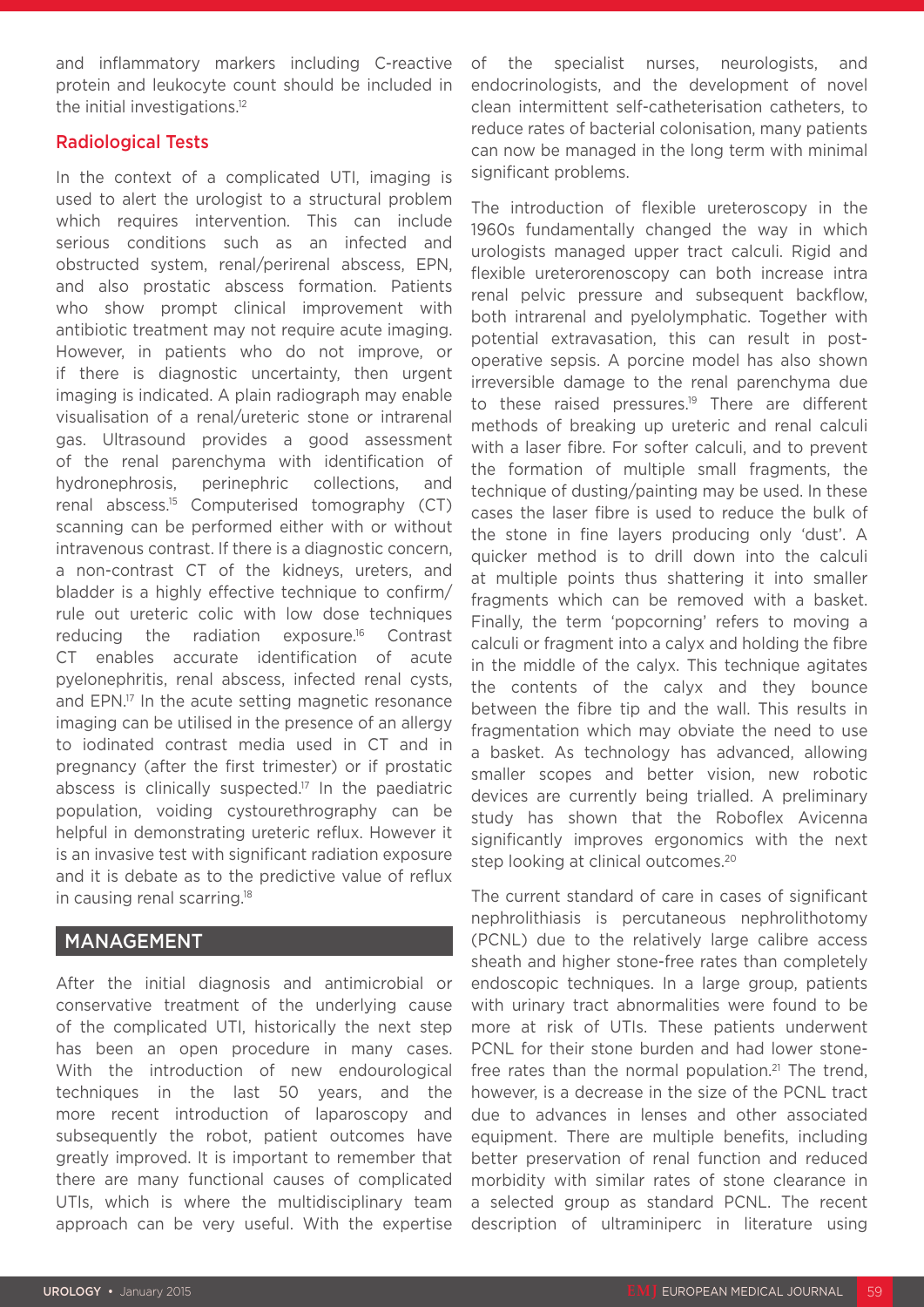a 6 Fr scope through an 11 Fr to a 13 Fr access sheath, has shown 1 month stone-free rates of 97.2% when treating a group with a mean stone size of 14.9 mm.22

Despite the limited use of broad spectrum antibiotics impregnated stents, still some studies have proven a marked impact on biofilm formation, encrustation, or infection development. The triclosan eluting stent is an example of those that have led to significant reductions in several common ureteral-stent-related symptoms and UTI incidence.<sup>23,24</sup>

A VVF can be an unusual cause for recurrent UTIs especially after pelvic surgery and the administration of pelvic radiotherapy. In the first instance conservative management can be undertaken, with the insertion of a urethral catheter and the administration of antibiotics in small VVFs, allowing the fistulous tract to close by its own volition. However, many cases do proceed to surgery and traditionally have been performed as open procedures using an omental flap to prevent the fistula from recurring. With the advent of robotic surgery and its increasing use in the urology and gynaecology arenas, more complex operations are able to be carried out minimally invasively. There is published evidence of repairing high VVFs with a peritoneal flap inlay.<sup>25</sup> Certainly in comparing minimally invasive and open surgery in patients with recurrent VVFs, there is no difference in success rates but there is a reduced morbidity and decreased hospital stay in the robotic-assisted laparoscopic group.<sup>26</sup> The next evolution has been the trial of laparoendoscopic single-site surgery in this group with decent early results.<sup>27</sup> It follows that robotic surgery has also been shown to be feasible in the treatment of CVFs after prostatectomy.28

Ureteric reimplantation for vesicoureteric reflux in children has historically been performed via an open procedure due to the lack of intra-abdominal space, meaning laparoscopy alone has not been a viable option. With the instrument articulation allowed by the robot, the role for minimally invasive surgery has come to the fore. In a small group, robotic assisted ureteric reimplantation has been shown to be a feasible procedure with satisfactory outcomes.<sup>29</sup>

There are a number of options in the definitive management of PUJO. Endoscopically, retrograde laser (Holmium-YAG) endopyelotomy has respectable success rates documented at 77% in cases of primary PUJO.<sup>30</sup> Currently, the gold standard is robot-assisted laparoscopic pyeloplasty (RLP) for both primary and secondary PUJO. A large, multicentre study has shown the benefits of RLP over the conventional laparoscopic approach. Success has been shown in 96% at nearly 4 years with overall low complication rates (6.6%) and short hospital stay.<sup>31</sup>

The daVinci robotic system (Intuitive Surgical Inc., Sunnyvale, CA, USA) and newer endoscopic robots such as the Roboflex Avicenna have, and will, play an integral part in the future of urological practice. The daVinci robot has been shown to reduce hospital stay and allows greater dexterity when compared to laparoscopy in certain cases. One must, however, bear in mind the associated costs, particularly with newer robotic technologies, and weigh this up with any decision making. With the advent of robotic technology, telementoring and remote operating have developed greatly in recent times and have been used to help clinicians attenuate their learning curve when picking up this new skill. Telementoring has also been shown to be of great benefit in the training of urology trainees.<sup>32</sup>

#### **CONCLUSION**

Minimally invasive techniques have long played an integral role in the diagnosis and treatment of many urological conditions. With developments in technology, robots are more accessible and subsequently being employed for a wider variety of procedures. Recent reports have described that the administration of antibiotics in primary care and hospitals are on the rise, leading to increased levels of antibiotic resistance. Therefore, addressing the cause of complicated UTIs is of paramount importance and if they can be managed via a minimally invasive approach, the patient will benefit from lower morbidity and potentially better outcomes.

#### REFERENCES

1. Nicholle LE; AMMI Canada Guidelines Committee. Complicated urinary tract

infection in adults. Can J Infect Dis Med Microbiol. 2005;16(6):349-60.

2. European Association of Urology (EAU) Guidelines. 2014 edition.